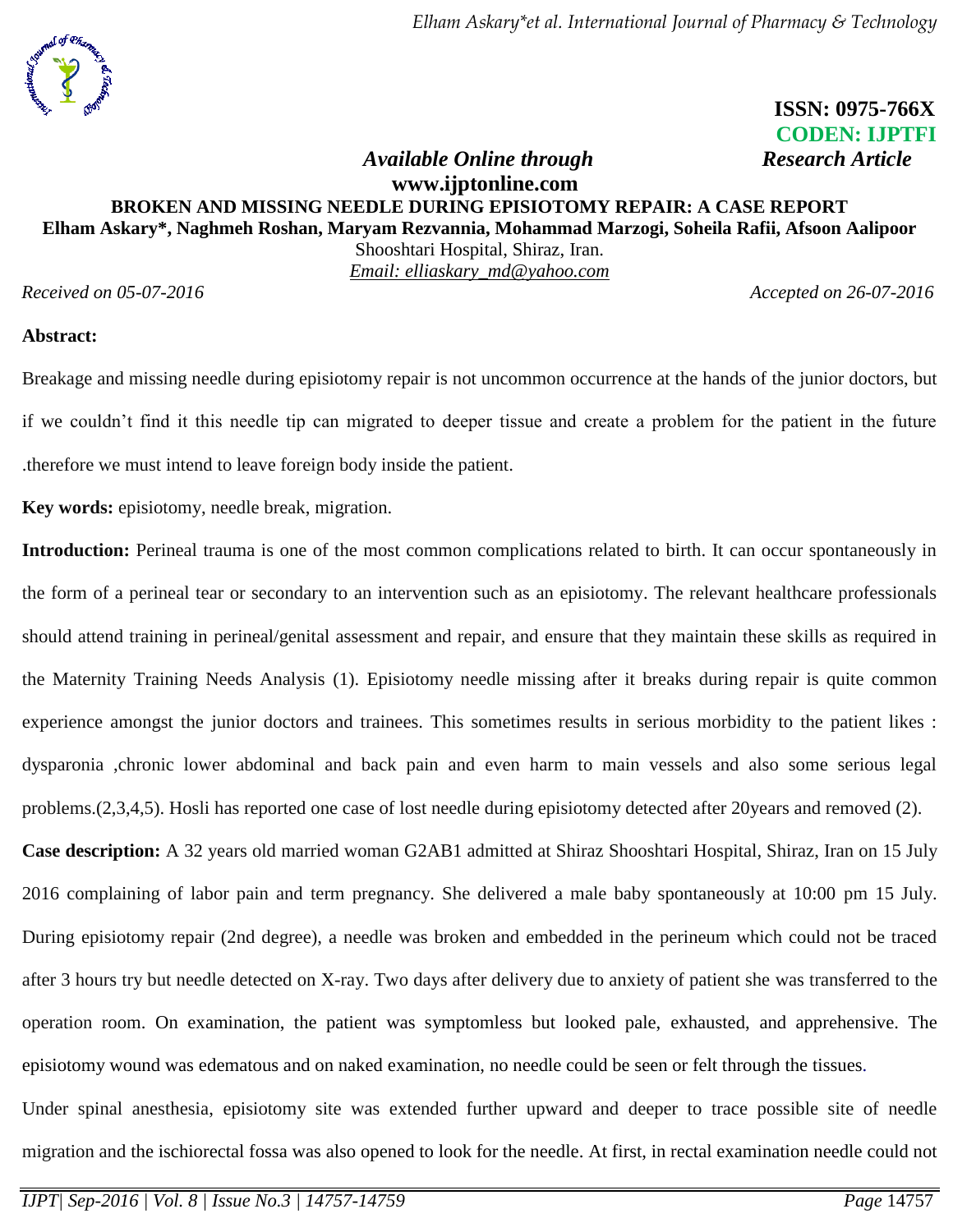*Elham Askary\*et al. International Journal of Pharmacy & Technology* be palpated in rectal wall. Under guide of real time ultrasound, during try to marked possible site of broken needle by 23 guage spinal needle and during again rectovaginal examination needle detected in sub mucosa of rectal wall by ultrasound and this site was confirmed in examination incidentally at much higher and posterior position. The needle migrated to ischiorectal fossa deeply.

Ant mucosa of rectal wall grasped by Allis forceps and the tissue was incised and needle was removed from it. It was a round body needle with ¾ curve broken from its eye. The posterior vaginal wound was repaired. The operation lasted for more than an hour. The patient was kept for 7 days in the postoperative period under antibiotic recovery. The wound healed well and the patient was discharged on 22 July 2016.



**Fig.1. A. The real time sonography for locating the foreign body, B. Missing broken needle during episiotomy repair from the patient.**

**Conclusion:** Nurses and physicians have the legal duty not to injure their patients through negligence. And if a patient is injured, the patient's nurses and doctors cannot try to deny, conceal, or underscore that the injury occurred, its seriousness or the sequela to be expected*.*

The missing broken needle during episiotomy repair is possible particularly in the hands of the house-surgeons and could be retrieved immediately in most of the occasions. But sometimes the problem of retrieving this foreign body becomes a challenge as was in this case. Therefore one should be very careful during repair, particularly when working in a deeper and higher plane to avoid this harassment which is also difficult for the patient's relatives to accept and can easily become a legal issue.